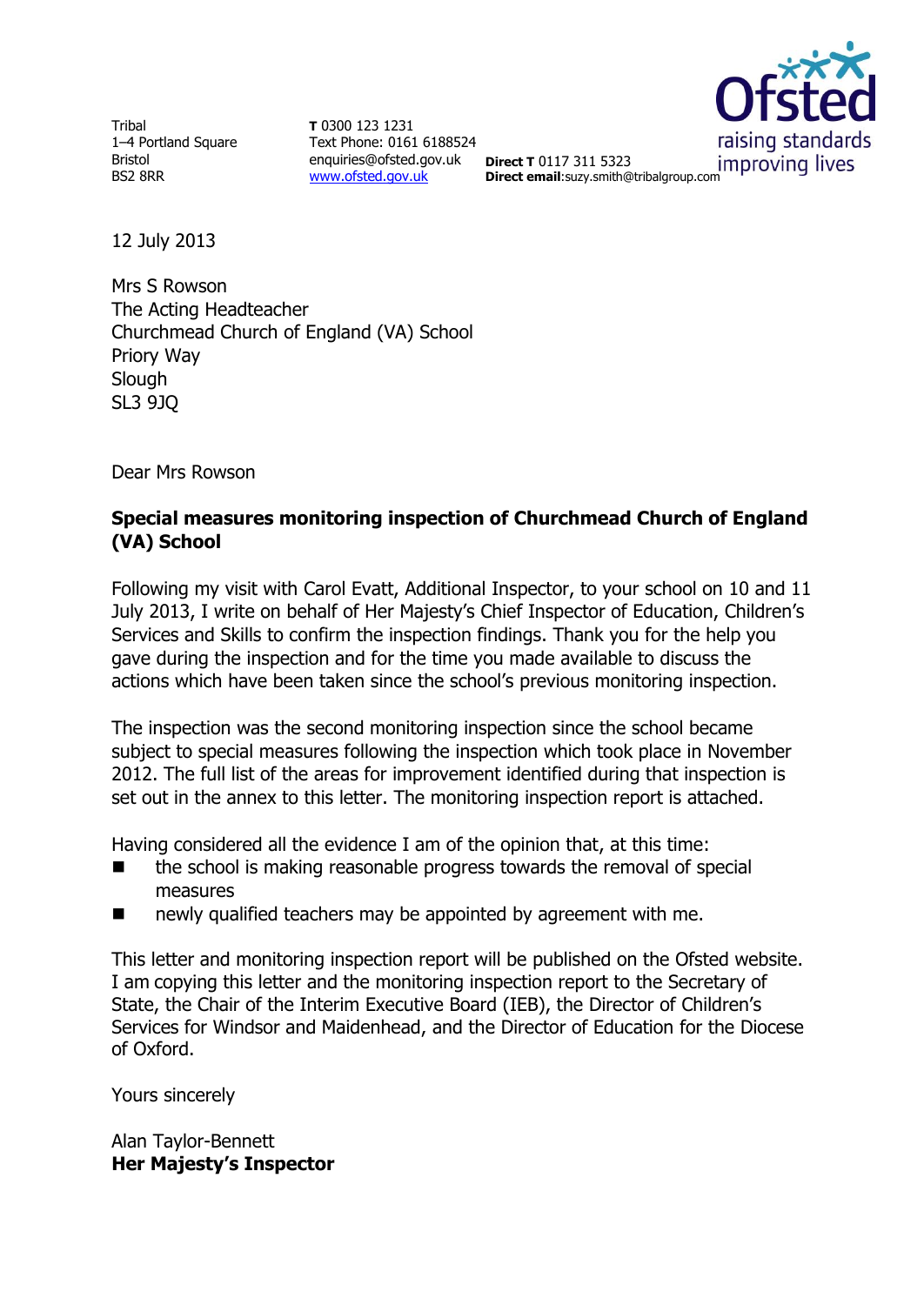

# **Annex**

# **The areas for improvement identified during the inspection which took place in November 2012.**

- Rapidly eliminate inadequate teaching and improve the quality of teaching so that learning in more lessons is good and outstanding by:
	- ensuring that expectations of what students can achieve are higher and that work is hard enough for all students across the very wide range of ability
	- establishing a consistent whole-school approach to marking and giving students regular feedback that helps them to make progress more quickly
	- making learning more exciting and involving students more actively in lessons
	- improving lesson planning and the use of homework
	- giving teachers effective training to support them in improving the quality of their lessons.
- Raise students' attainment and particularly that of boys, so that standards are at least in line with national averages in the vast majority of subjects, including English and mathematics, by:
	- evaluating the impact of the use of pupil premium funding and taking  $\equiv$ rapid action to improve its use where necessary
	- making sure every teacher and subject department takes responsibility for the development of students' literacy skills, including reading, vocabulary, handwriting, punctuation and spelling
	- improving the quality of support provided for students in lessons and ensuring that work for those who have special educational needs matches their needs.
- $\blacksquare$  Improve leadership and management at all levels by:
	- deepening senior leaders' understanding of the school's strengths and weaknesses so that their assessment of what is actually happening is sharper and more accurate
	- ensuring leaders and managers analyse students' performance data more effectively to identify key academic priorities
	- enabling subject leaders to take more effective responsibility for promoting good teaching
	- ensuring that managers hold a realistic balance of responsibilities.
- Improve governors' understanding of performance data and the quality of teaching, and ensure they hold the headteacher to account for the impact of spending decisions and students' progress.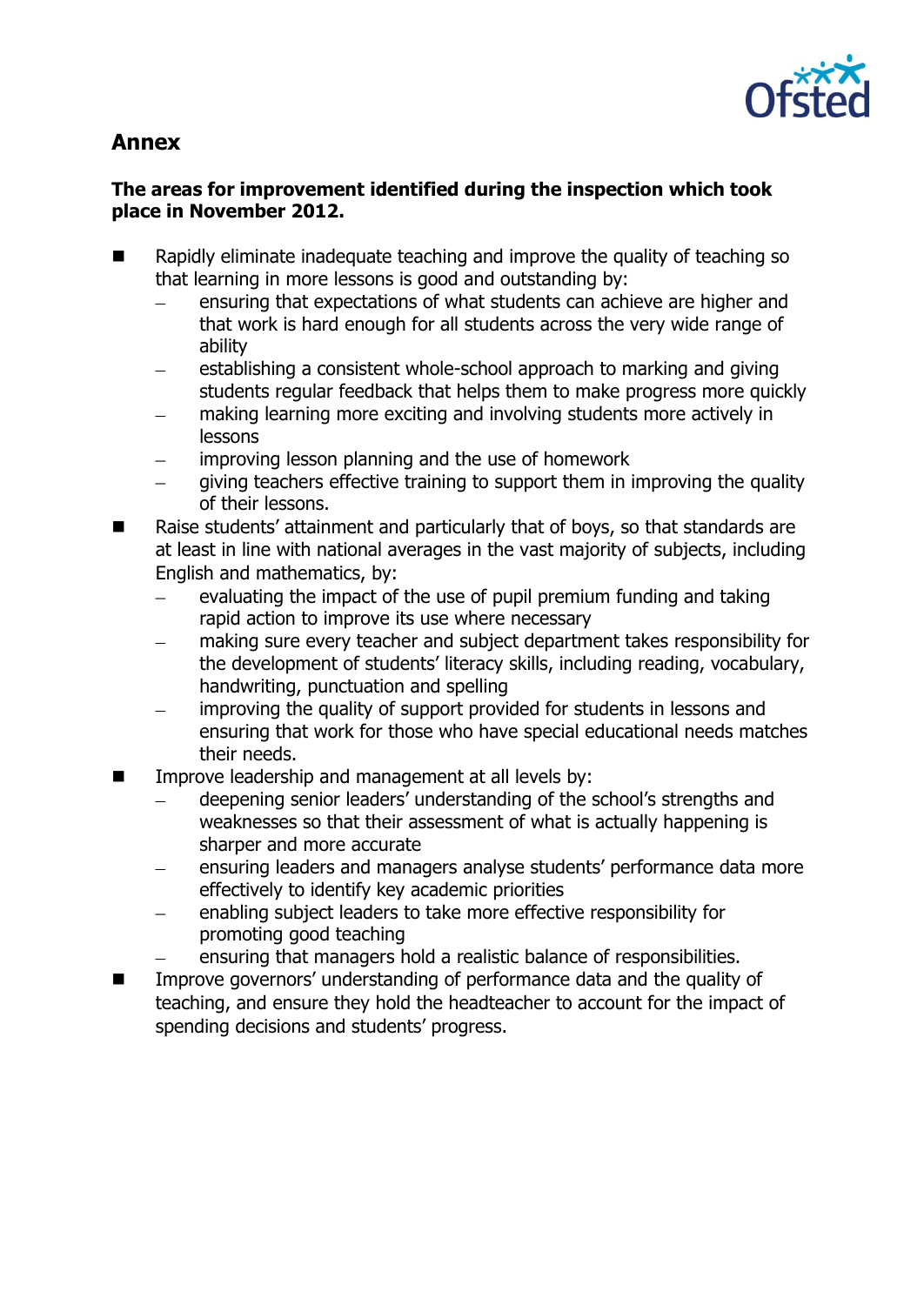

### **Report on the second monitoring inspection on 10 and 11 July 2013**

#### **Evidence**

Inspectors observed the school's work and scrutinised documents. They met with the acting headteacher and other senior staff, middle leaders and other teachers, students, the Chair of the IEB and other governors, and a representative from the local authority. Seventeen lessons were observed, many jointly with senior staff.

### **Context**

Since the previous visit a new headteacher has been appointed and will join the school in September. The post of deputy headteacher has been advertised and interviews will take place in the autumn term. The school is fully staffed for September.

#### **Achievement of students at the school**

- Standards are improving in Key Stage 4. The school's current projections of examination outcomes for the current Year 11 show small, but important, improvements in key measures from 2012. Underlying analyses of the progress made by students point to some stronger trends than these modest gains in attainment suggest, with the possibility of pleasing improvements in the proportion of students having made expected progress in English, and boys' progress in both English and mathematics having improved. Forecasts also suggest that students eligible for free school meals will have made similar progress in mathematics to last year, but better progress in English.
- The differences in the achievement of students who started the school in Year 7 and the relatively high proportion who join later have been analysed closely. Students who arrive at the school later than Year 7 usually make better progress, despite some being at an early stage of learning English, because of their more positive attitudes to learning. This is dependent on the extent of the personal and social needs of new students in each year group, however. Addressing the academic needs of students joining Years 8 to 11 will continue to be a priority area for the reorganised Personalised Learning Centre, to be called The Compass Suite from September.
- Extra funds, such as the pupil premium and the Year 7 catch-up premium, are being carefully allocated now to benefit eligible students. Governors are aware of their responsibility to evaluate the impact of the use of these funds and there are mechanisms in place to enable them to do so in future.
- Systems in place to monitor students' achievement are good, and they enable senior staff and middle leaders to monitor the progress of potentially vulnerable students, including those who are eligible for free school meals. This is beginning to make a difference to the achievement of these groups, and to improve the progress they make so that gaps in achievement are closed.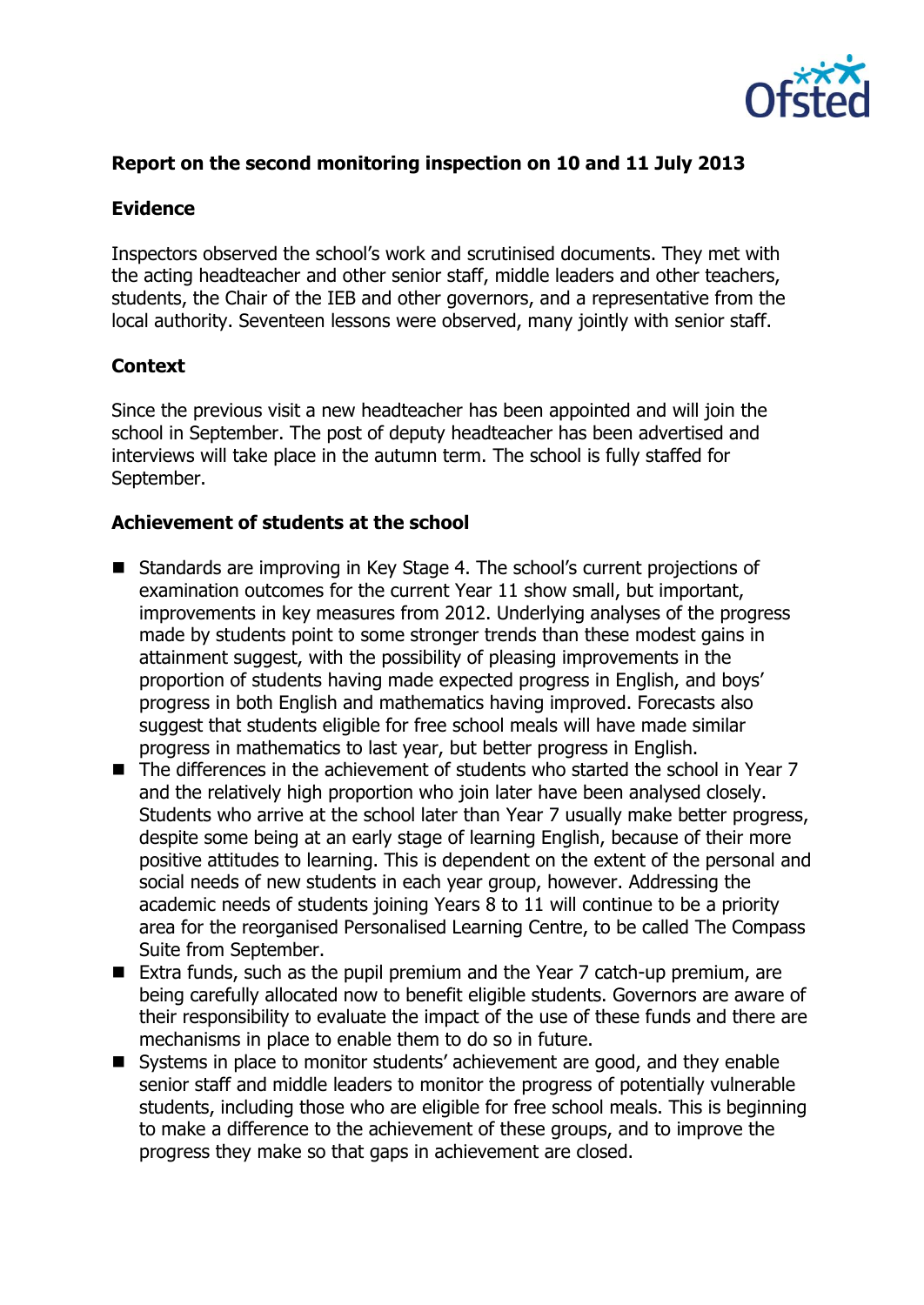

- The progress made by students in Key Stage 3 remains a concern, particularly in mathematics and English. This is due to the concerted responses to driving up achievement in Key Stage 4 drawing energy and resources away from Years 7 to 9, and some staffing problems. Senior staff, governors and students are all aware of the need to improve the quality of learning in Key Stage 3.
- The weak literacy skills of many students are being addressed. Key words are being reinforced in several subjects to extend students' vocabulary, and their knowledge and understanding of essential technical language is an appropriate priority in many classrooms. Some teachers are encouraging students to speak up in lessons, at greater length, and in more structured and formal ways. This is helping to address the lack of confidence of many students, and it supports their learning well.
- The progress of disabled students and those who have special educational needs is better in Key Stage 4 than in Key Stage 3. No clear trends of improvement are apparent in the achievement of this group of students yet. Those with English as an additional language receive structured support from the school, supported by the local authority. Some more-able students do not currently make sufficient progress to achieve the highest grades at GCSE. The achievement of these groups of students in every year group will be examined during the next visit.

# **The quality of teaching**

- Although the proportion of good or better teaching has remained steady since the previous visit at around 60%, more constituent good practice is becoming evident. Teachers are keen to improve their teaching skills and many are benefiting from the individualised approaches to improving practice used by the senior staff and through the very good support provided by the local authority adviser. As a consequence, much of the teaching that is not yet good has the capacity to become so.
- Some inadequate teaching remains, but the well-organised programmes to support weaker teaching are having good impact.
- Expectations of students' achievements are higher now, prompted by the good quality analyses of achievement in all year groups undertaken by senior staff. Students mentioned that more was asked of them in lessons, in their comments to inspectors.
- Senior staff judge the quality of teaching accurately and provide good quality diagnostic feedback to support improvement. Some teaching graded by the school as good was judged as requiring improvement during the inspection visit, because staff are not yet employing all of their developing skills fluently.
- Not all of the teaching is capitalising on students' better behaviour. For example, too many teachers are still planning lessons that involve them teaching the whole class the same work for most of a lesson. When teachers use group work and encourage students to tackle problems for themselves, students respond with interest and enthusiasm, and many make much better good progress as a result.
- Teachers use a variety of assessment methods to gauge the quality of learning, and usually do so accurately. Too few respond by setting different work for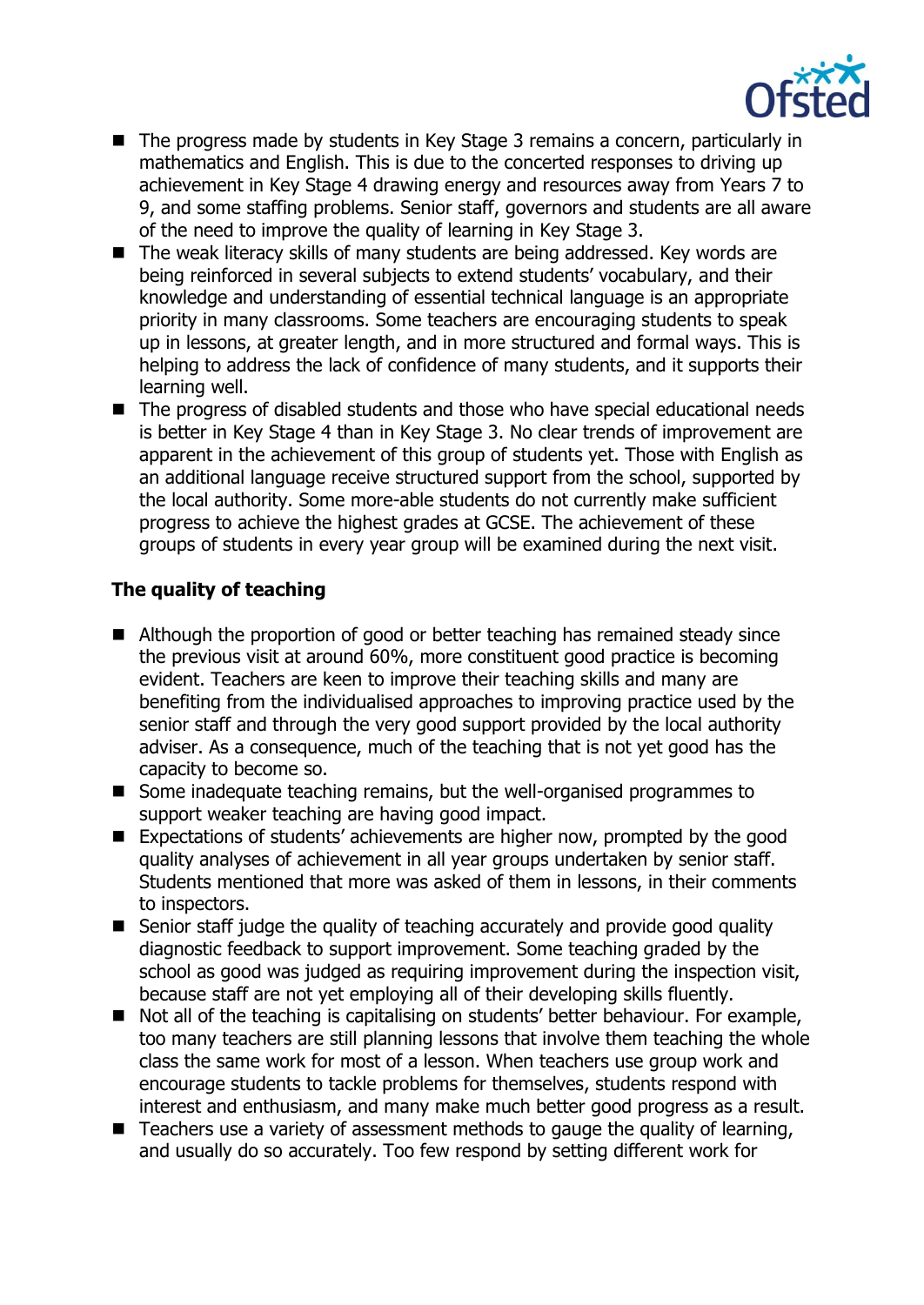

students who are progressing at different rates. Again, this limits the progress of some, particularly the more able.

■ Marking and feedback to students are now consistent across the school. Students value the clarity of the feedback they receive, and the frequency with which their work is checked. More could be done to ensure that they act on the advice given. Homework is more easily monitored and organised through the on-line Show My Homework scheme, and this is appreciated by parents.

# **Behaviour and safety of pupils**

- Students' behaviour around the site is usually calm, respectful and friendly. The students describe standards of behaviour as improving and say that bad behaviour is not tolerated. One made a point of saying to an inspector, 'I really think it's improved since last year.' Students credited the acting headteacher and her team with having brought about these improvements; the more consistent response by staff to any student's misbehaviour is also a major factor.
- In lessons, students are usually attentive and interested in their work. They show commitment to doing well and are willing, if rather passive, learners.
- Attendance is steady and is better at Key Stage 4 than Key Stage 3. Too few students with special educational needs supported at school action plus attend school reliably.
- The number of students receiving fixed term exclusions has decreased. This sanction is used strategically and there is evidence of it having a positive impact on behaviour and attitudes.
- The acting headteacher manages any potentially serious safeguarding problems, and community-related issues, with skill and sensitivity. She and the senior team always act in the best interests of students and their families.

### **The quality of leadership in and management of the school**

- The acting headteacher and other senior leaders have continued to develop their capacity to plan and enact strategies to bring about successful changes at wholeschool level. They now work as a close and coherent team and lead the school with significantly more confidence and poise. There is still much to be done to bring about the necessary improvements in achievement and in teaching, but they have demonstrated the capacity to rise successfully to the challenge.
- Training for teachers has been re-designed to meet each individual's needs. Teachers benefit from support from a range of opportunities to extend their skills, including one-to-one coaching, trios of staff working together on extending similar classroom skills, good quality feedback following formal and 'drop-in' observations by senior staff and middle leaders, and opportunities to see good and outstanding practice in other schools.
- Middle leaders speak now of there being a much stronger culture of accountability. They understand the opportunities they now have to improve standards in their areas of responsibility by working with senior staff, and they are beginning to rise to the challenge. Heads of English, mathematics and science have more opportunity to concentrate on developing teaching and